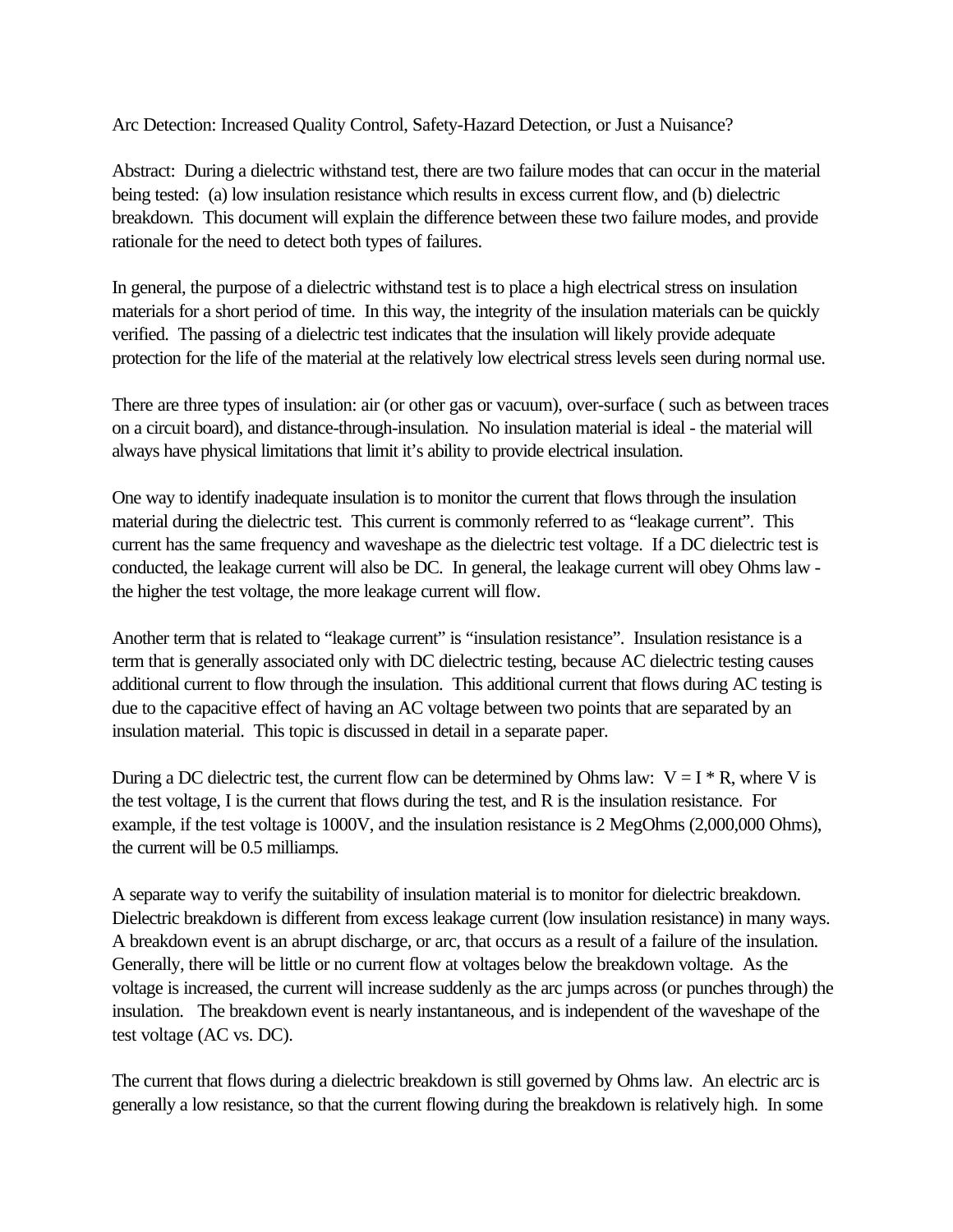cases, there is additional resistance in series with the breakdown arc. This can occur when there is more than one layer of insulation, and only one of the layers fails. If this happens, the current that flows in the breakdown arc will be limited by the resistance of the remaining insulation. Note that the two (or more) layers of insulation do not have to be the same type of material; one layer could be an air gap, and another layer could be tape (distance-through-insulation).

Many dielectric withstand testers do not have separate breakdown-arc detection circuitry. Only the leakage current is monitored, and an acceptable Pass/Fail threshold for insulation resistance/excess leakage is established. An assumption is made that if a breakdown occurs, it will not have significant current-limiting (due to insulation resistance in series with the arc), and therefore the arc will be detected as "excess leakage". A dielectric tester with separate arc detection will be able to "sense" the arc, even if the current level is below the "excess current" limit.

An impedance-limited arc is not necessarily a safety issue. However, it does usually indicate a qualitycontrol issue, and can also help identify potential safety hazards that may manifest themselves only after months or years of normal use. Consider the following example:



Fig. 1

During a normal (Passing) dielectric test, current will flow through the capacitor according to Ohms law. If a DC test voltage is used, only a very small amount of current will flow through the capacitor due to the very high insulation resistance of the dielectric insulation material inside the capacitor.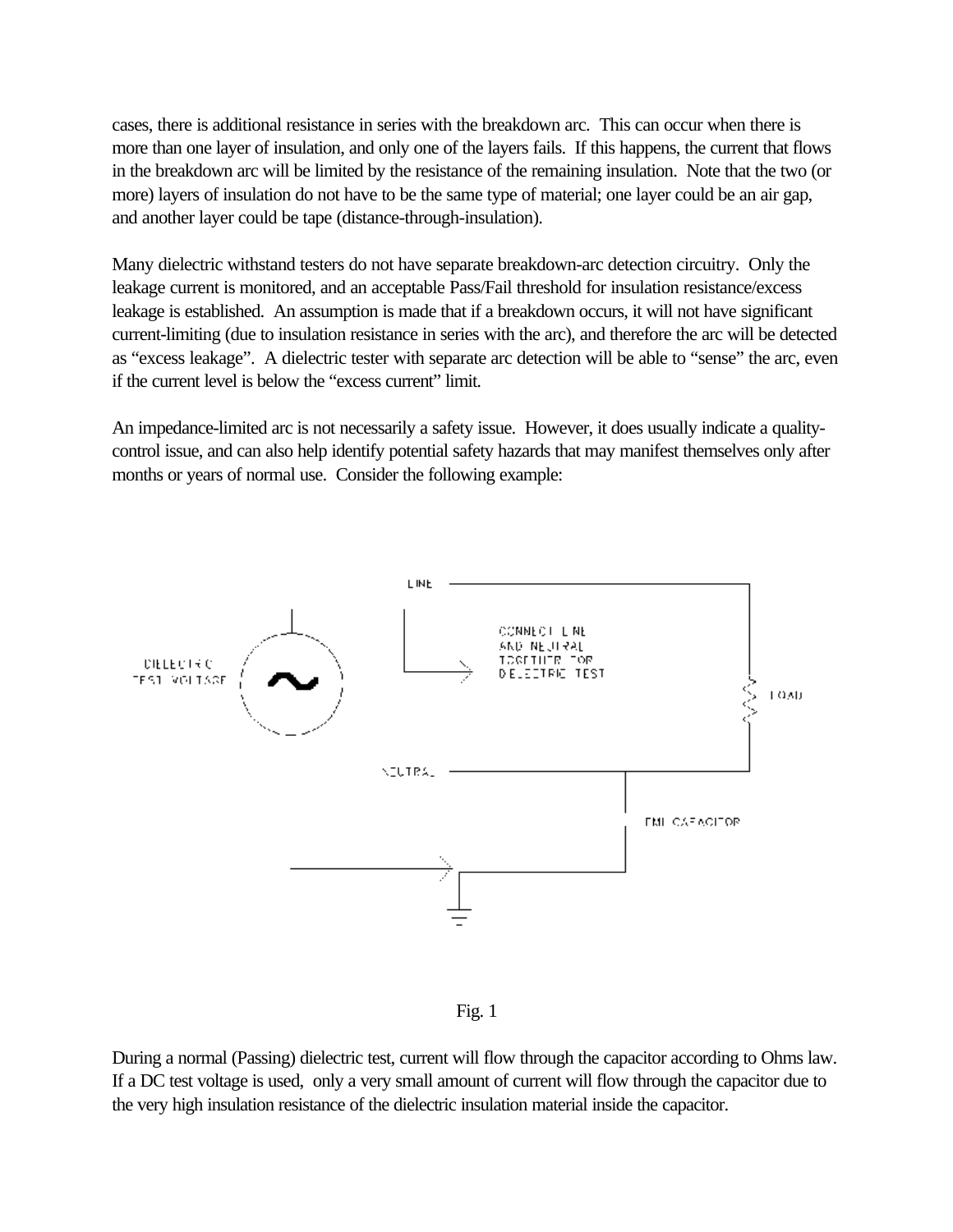

![](_page_2_Figure_1.jpeg)

In this case, the connection of the EMI capacitor to ground has been broken (due to a cold solder joint, poor contact of a circuit board mounting hole to the chassis, paint on the chassis, etc.). During the dielectric test, an arc will occur across the broken connection, but the total current that flows will be limited by the impedance of the capacitor. This example is not a safety issue, because the EMI capacitor is *supposed* to be connected to ground. This is definitely a Quality Control issue, as the assembly process is not being adequately controlled. In addition, this product will suffer from EMI/EMC problems because the EMI capacitor is not connected as intended.

![](_page_2_Figure_3.jpeg)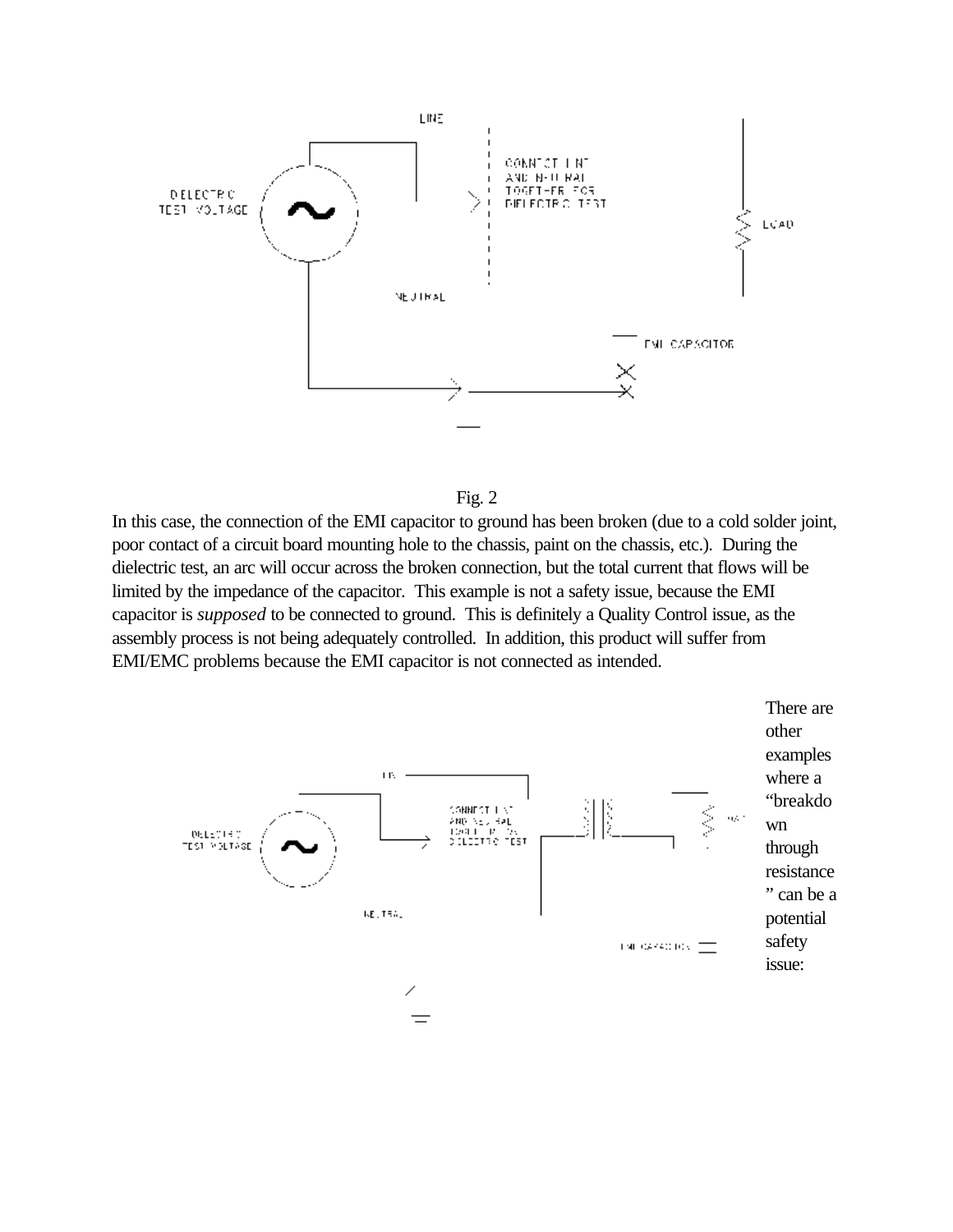![](_page_3_Figure_0.jpeg)

![](_page_3_Figure_1.jpeg)

In Fig. 3, the intent of the dielectric test is to create electrical stress on the transformer insulation, to ensure that the construction and insulation inside the transformer are adequate.

Fig.  $4$ 

In Fig. 4, the insulation inside the transformer is damaged. During the dielectric test, arcing will occur across/through the transformer. However, the arcing current will be limited by the impedance of the EMI capacitor. A dielectric tester without separate arc detection will generally not see this as a failure, even though the insulation in the transformer is inadequate (results will vary depending on the impedance of the EMI capacitor).

An easy way to determine if a dielectric tester has separate arc detection circuitry (or to quantify the sensitivity of the arc detection circuitry) is as follows:

1. Select a "safety agency approved" Y capacitor. Typical values are 3300 pF or 4700 pF.

2. Connect the test leads of the dielectric tester across the capacitor.

3. Select an appropriate test voltage and perform a dielectric test. A good value to start with is 1000 V.